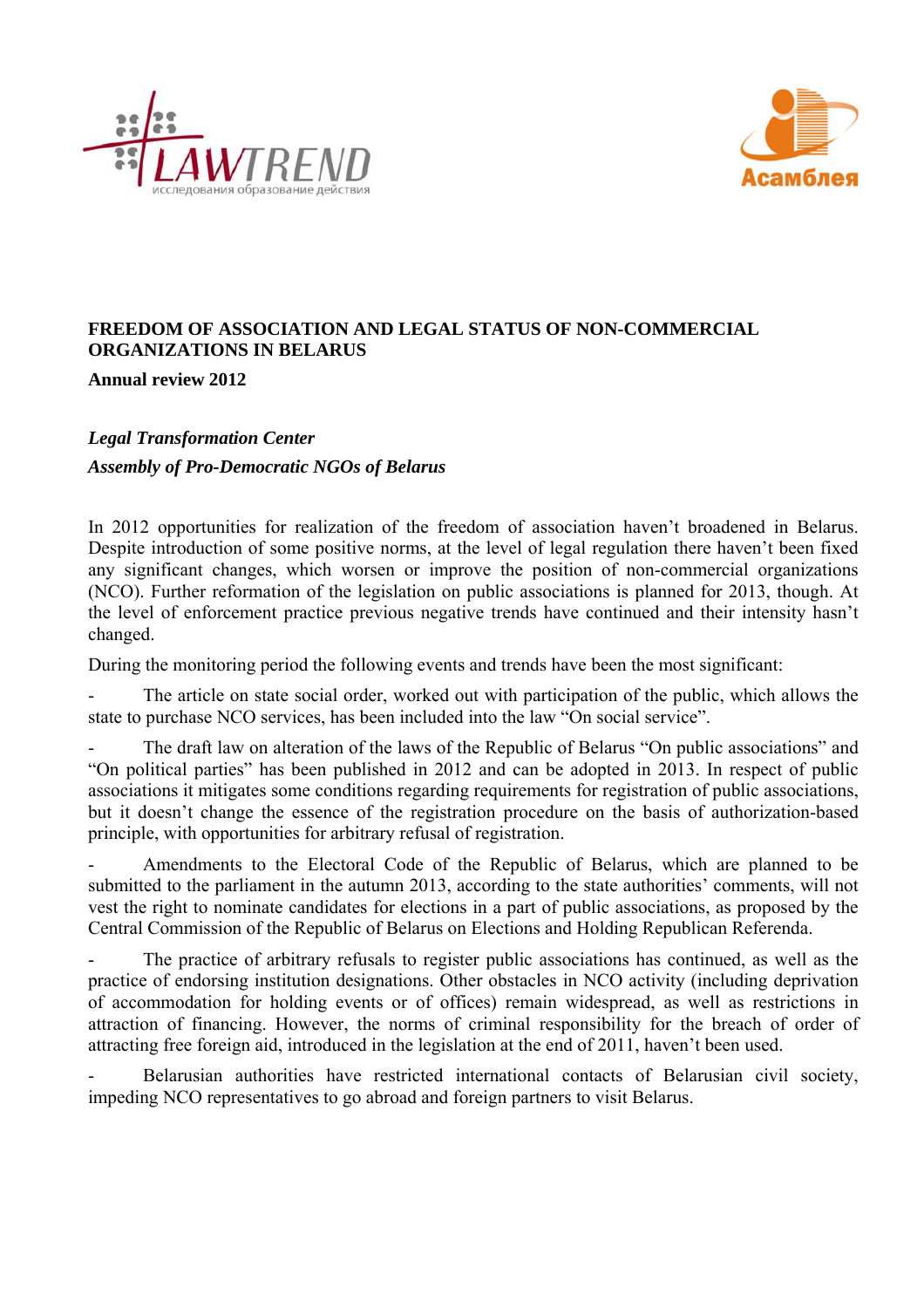# **Alteration of framework legislation**

The House of Representative adopted June 27, 2012 the Law of the Republic of Belarus "On introduction of alterations and addenda to certain laws of the Republic of Belarus on the issues of social service", which has introduced the concept of state social order in the sphere of social service into Belarusian legislation. State social order is defined as a mechanism of drawing legal entities and individual entrepreneurs on a competitive basis in the activity on rendering social services and/or implementation of social projects for the purpose of improvement of availability and quality of social service for citizens. This new norm was introduced into the legislation as a result of continuous consultations with civil society organizations and came into force January 1, 2013. The government's Decree of December 27, 2012 №1219 approved Regulations on the procedure of competitive tender for execution of state social order, financed by means of granting subsidies to non-governmental NCOs for rendering social services and implementation of social projects. It is determined that competitive tender is an open, public and competitive selection of executors of a state social order out of non-governmental NCOs. This decree also approved Regulations on the terms and procedure of granting subsidies to non-governmental NCOs for rendering social services and implementation of social projects. It is determined that subsidies for rendering social services are granted for reimbursement of expenses relating to direct labor costs and charges on pay-roll for employees of nongovernmental NCOs. Introduction of the norm on state social order could further extend of funding sources for NCOs, which deal with rendering social services.

The Law of the Republic of Belarus of May 2, 2012 № 353-3 introduced alterations and addenda to the Law of the Republic of Belarus "On protection of consumers' rights". Inter alia, it is determined that public associations of consumers have the right to consult consumer on the issues of protection of his/her rights, by order of consumer address complaints to manufacturer (vendor, repair organization, etc.) for removal of abnormalities and compensation to consumer for damages, caused by these abnormalities, appeal to court with action on protection of consumer's rights, represent and defend in court rights and legitimate interests of consumer (indeterminate circle of consumers), under the stipulation that a public association of consumers' employee, who exercises the above-mentioned rights of this public association, has certificate of qualifying evaluation. The law also determines cases, when public association of consumers' expenses, related to address of complaints by order of consumer to manufacturer, appeal to court with action on protection of consumer's rights, representation and defence of rights and interests of consumer in court, will be subject to compensation by defendant.

The Council of Ministers with its Decree of May 4, 2012 approved the National program on international technical cooperation for the period of 2012-2016. This program determines national priorities in the sphere of international cooperation, as well as current and long-term needs of the Republic of Belarus in international technical assistance. The list of project proposals of the National program on international technical cooperation for the period of 2012-2016 is a part of this document. The list includes two proposals, directly announced by non-governmental non-commercial organizations, notably "Development of the effective system of palliative assistance to children in the Republic of Belarus" (public organization "Belarusian Children's Hospice") and "Foundation of volunteer time bank in the Republic of Belarus" (Republican youth public organization "League of Youth's Voluntary Labour"). The proposal "Improvement of legal regulations of benevolent activity in the Republic of Belarus" was also claimed among the priority lines by the National Center of Legislation.



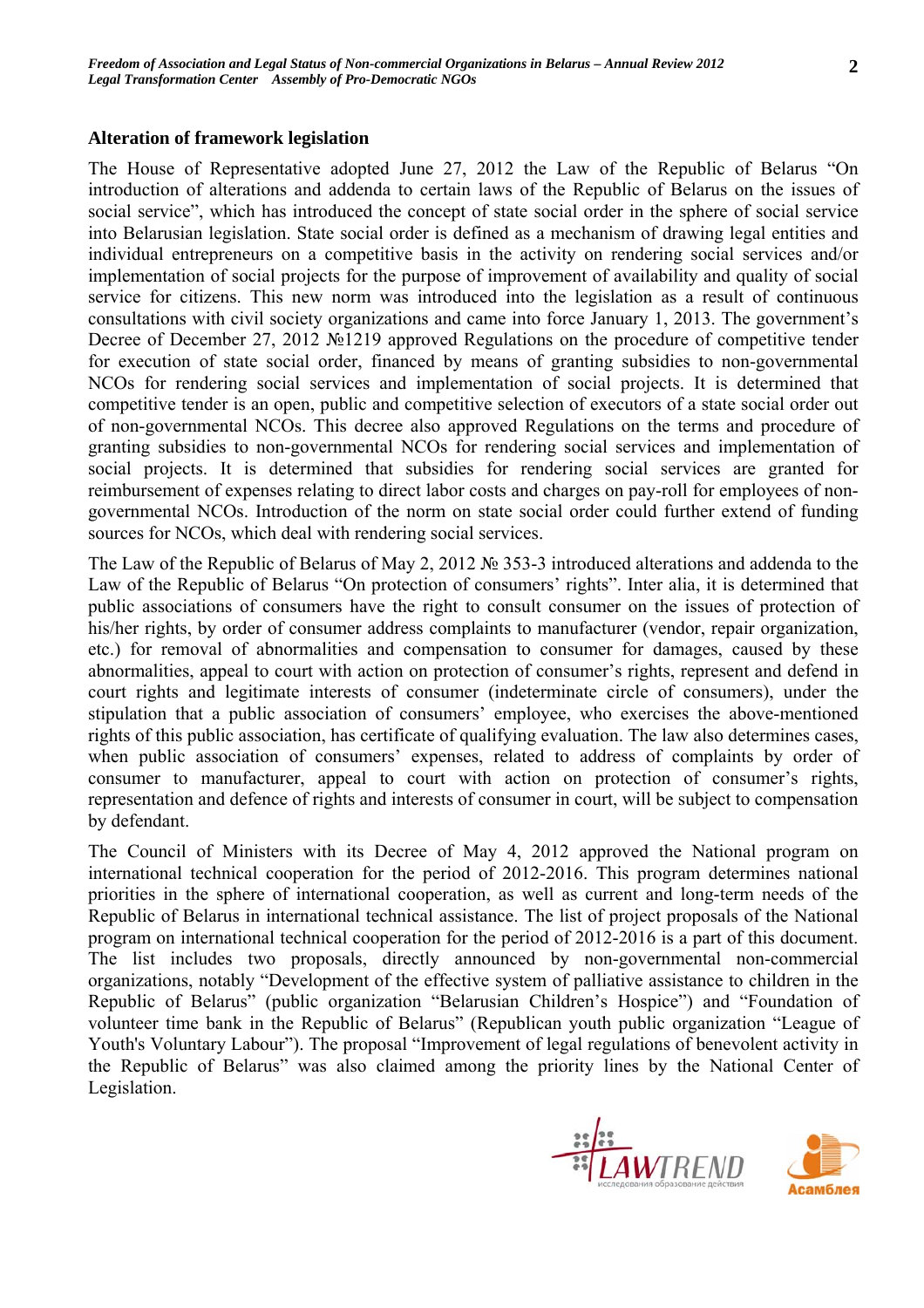The government with its Decree of December 30, 2011 № 1785 fixed the baseline value at the rate of 100 000 roubles. Thereby, the amount of state fees for submission of documents for registration of NCO, property payments, required for establishment and functioning of funds, etc. almost tripled.

The Decree of the President of the Republic of Belarus № 150 "On some issues of lease and free use of property" was approved March 29, 2012. It determined a new procedure of rental fee formation: rental fee now doesn't depend on the baseline value, a new notion of "baseline rental value" has been introduced. It has affected the interests of NCOs, which rent accommodation of state and communal forms of property. The amount of rental fee has stopped depending on the rate of baseline value, but it has resulted in the increase of the amount of rental fee for accommodation for NCO almost by half. Discounts for rental fees, as earlier, are defined for public associations and funds according to the list, approved by the government, but the legislation doesn't determine criteria for inclusion of NCOs in this list.

The development of legislation, regulating participation of entrepreneur structures in making of state decisions, has continued. March 20, 2012 the Decree of the government № 47 was adopted, according to which draft normative legal acts on development of entrepreneurship in Belarus should be subjects to obligatory public discussion. The decree also approved the Standard regulations on public consultative (expert) council on development of entrepreneurship. Unfortunately, as earlier, these positive changes don't affect other areas of civil society activity.

The Law of the Republic of Belarus "On introduction of alterations and addenda to the Civil Code of the Republic of Belarus and recognition of some legislative acts of the Republic of Belarus and their certain provisions on the issues of lease, pledge, establishment and functioning of financial and industrial groups as invalid" was adopted July 9, 2012. Among other alterations, this law sets forth a redrafted article 121 of the Civil Code, which regulates establishment of associations. Adoption of the redrafted article has brought an end to the existed in the legislation conflict and settled the possibility of unification of commercial organizations and NCOs within the framework of one association.

The Law of the Republic of Belarus of October 26, 2012 № 431-3 introduced alterations and addenda to the Tax Code, which came into force January 1, 2013. These alterations broadened the list of recipients of exempt from profit tax gratuitous (sponsor) aid by including the Republican Association of Wheelchair-bound Invalids, the Belarusian Association of Assistance to Handicapped Children and Young People, the Belarusian Public Association of Veterans, the Belarusian Public Association of People Having Ostomy into it. But at the same time, despite presence in the Decree of the Council of Ministers of the Republic of Belarus and the National Bank of the Republic of Belarus of February 28, 2011 № 251/6 "On the approval of measures on realization of the provisions of the Directive of the President of the Republic of Belarus of December 31, 2010 № 4" of the norm on the necessity to recognize the Decree of the President of the Republic of Belarus of July 1, 2005 № 300 "On delivery and acceptance of gratuitous (sponsor) aid" as invalid in the third quarter of 2011, this provision of legislation remained unimplemented till the end of 2012.

## **Draft laws, which affect NCO interests**

The Draft Law of the Republic of Belarus "On introduction of alterations and addenda to certain laws of the Republic of Belarus on the issues of functioning of political parties and other public associations" was published at the end of August 2012. Designing of this draft law is carried out in accordance with the plan of preparation of bills for the year 2012. July 31, 2012 the Council of



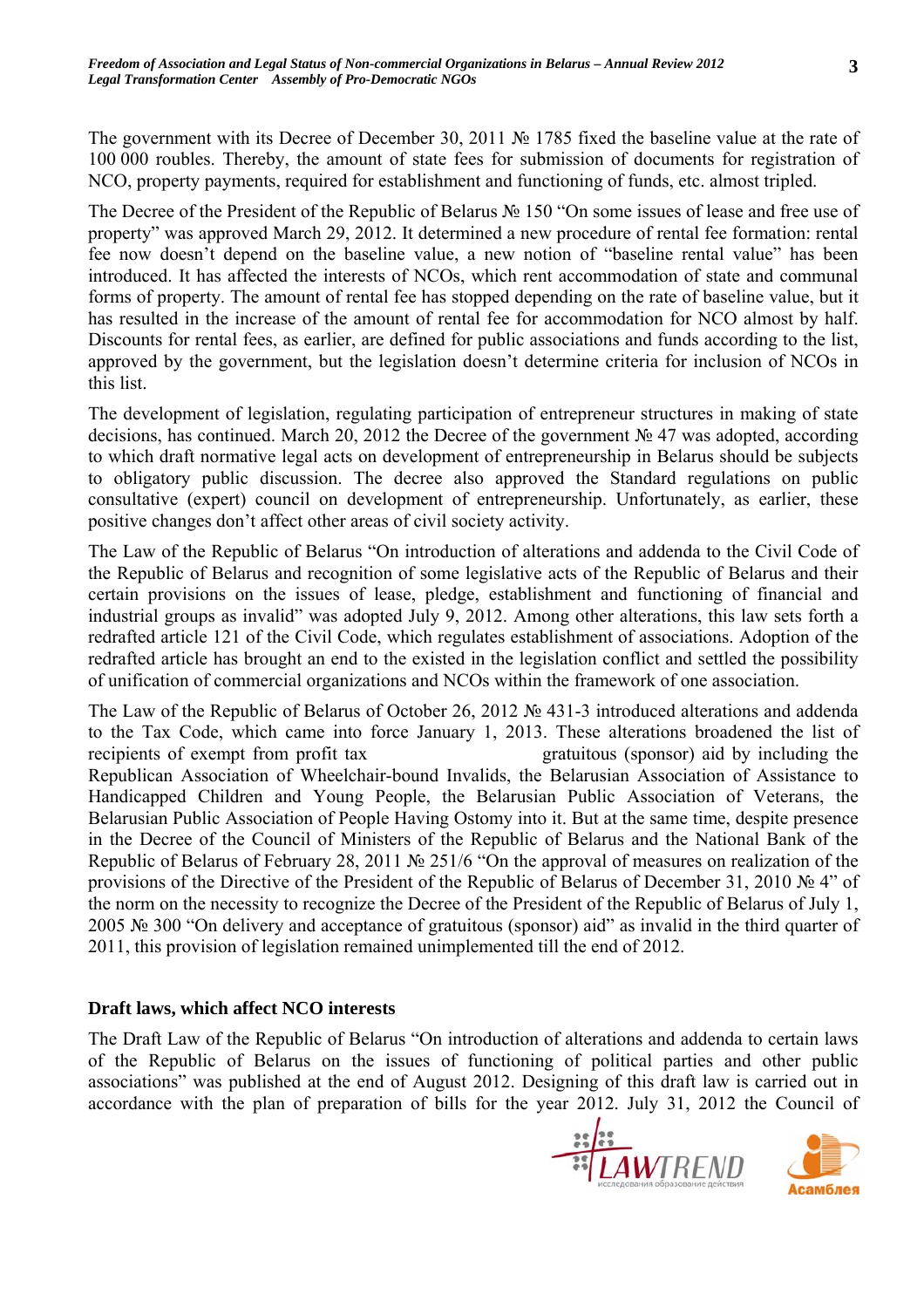Ministers submitted the draft law to the House of Representatives of the National Assembly. Designing of the draft law, as many other draft laws in Belarus, was carried out not publicly, organizations concerned didn't have the opportunity to express their opinions of the concept of the draft law at the stage of its development.

The draft law stipulates introduction of some positive technical norms into the legislation on public associations and political parties, for example, graphic picture of organizational structures is excluded from the list of documents, required for the registration of a public association. The draft law reduces the number of founders, required for registration of certain local public associations (regional, district).

According to the draft law, in order to establish a local public association there should be not less than 10 founders, representing 2 and more administrative-territorial units of the territory, which the public association's activity will cover. Introduction of this norm into the law will significantly simplify establishment of regional and district public associations, as now the fact that there should be founders, representing the majority of administrative-territorial units, while relating village councils to administrative-territorial units, complicates establishment of local associations of this level.

However, the draft law determines that the number of founders for establishment and functioning of certain types of public associations could be defined by special laws on the respective types of public associations. This norm could be fraught with discrimination of public associations.

According to the draft law, in the definition of "public association" the purpose, which public associations are established for, is changed. It is proposed to replace the purpose "joint exercise of civil, social, cultural and other rights" with the purpose "achievement of common aims, stated in the statute". It is obvious that such an alteration is in line with the tendencies of registration of public associations in the country, when mainly so-called "clubs of interests", such as sport, dance and other similar associations are registered.

The draft law gives the same status to the branches of international public associations, established on the territory of foreign states, as to national public associations. The draft law defines as well that branches are established in a form of republican associations, while the current law defines that such branches are established and function in the order, determined for international public associations, established on the territory of Belarus.

The draft law also introduces a new norm, that a public association can be transformed into a political party. In principle, current legislation doesn't prohibit transformation of a public association into a political party. It is obvious that this norm is especially notable in this draft law due to the discussions about possible transformation of the public association "Belaya Rus", which is the main mass organization of citizens, supporting the existing in Belarus political regime, into a political party.

In general, despite a range of positive norms in comparison with the current legislation, the draft law doesn't aim at improvement of the situation with freedom of association in the country and at introduction of provisions, furthering development of public associations, facilitation of the process of their establishment, registration and functioning. December 19, 2012 deputy chairwoman of the House of Representatives' Standing committee on human rights, national relations and media Tamara Krasouskaya reported that within the framework of preparation of the draft law first reading, examination of certain provisions of the draft law with specialists from the Ministry of Justice was taking place for the purpose of ensuring systematic approach and complexity of legal regulations of respective social relations.



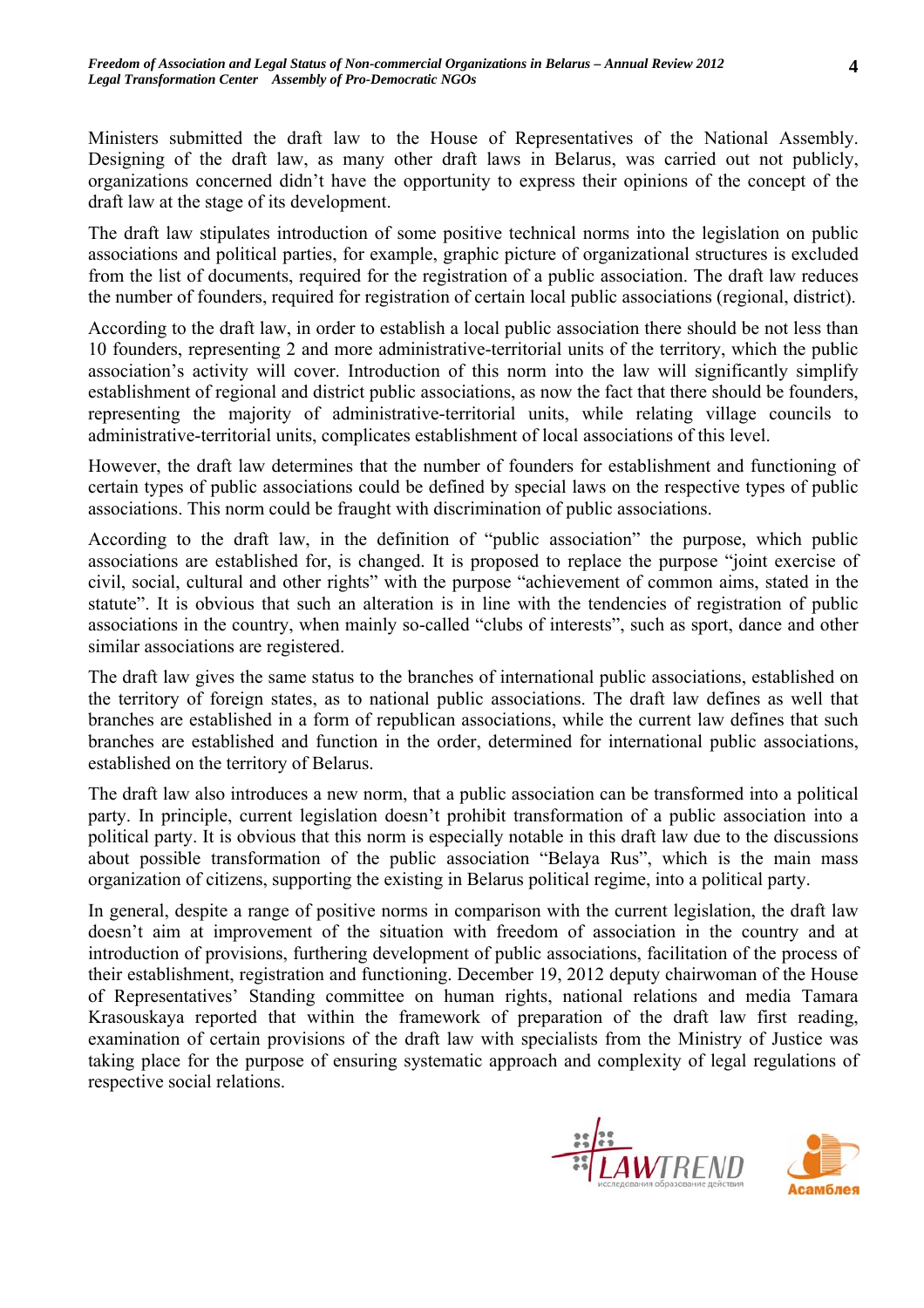**5**

The Legal Transformation Center has prepared and submitted to the state authorities, which are responsible for designing and adoption of the law, proposals on its improvement to advantage of Belarusian civil society.

After the end of the campaign of election of deputies of the House of Representatives of the National Assembly of the Republic of Belarus of the  $5<sup>th</sup>$  convocation, the Central Commission of the Republic of Belarus on Elections and Holding Republican Referenda proposed an initiative to reform election legislation. Increase of the role of republican public associations with granting them the right to nominate candidates for deputies was denoted as one of reformation directions (today only political parties have this right and the role of public associations is limited to the opportunity to nominate their representatives to election commissions and as observers). However, the document, proposed by the Central Election Commission to the president, who is a subject of initiative, was neither published nor available to the public. Introduction of the draft law on alteration of the Election Code is planned for September 2013. However, the president's first comments, relating to the novel about granting of the right to nominate candidates for deputies to public associations, indicate that this proposal will, probably, not be included into the final text of the draft law.

#### **Registration of NCOs and refusals of registration**

According to the Ministry of Justice's report, in 2012 institutions of justice registered 111 new public associations (2 international, 10 republican/national and 99 local ones). There were registered 27 new organizational structures of political parties, 405 new organizational structures of trade unions, 1588 new organizational structures of other public associations. These rates are in line with the average number of new NCOs, annually registered in Belarus lately.

As on January 1, 2013 there are 15 political parties and 1021 party organizational structures, 37 trade unions and 22971 organizational structures of trade unions, 2477 public associations (229 international, 688 republican/national and 1560 local ones) in Belarus. There are registered or are on the books 38089 organizational structures of public associations. There are registered 31 unions (association) of public associations, 139 funds (13 international, 5 republican/national and 121 local ones).

Regarding the areas of activity, in Belarus there are 626 physical culture and sports public associations; 401 benevolent public associations; 248 youth public associations, including 29 children's ones, 220 educational, cultural and leisure-time, educative public associations; 112 public associations of citizens, who class themselves as national minorities; 85 public associations of disabled war veterans and disabled workers, veterans; 84 scientific and technical public associations, 68 public associations of supporters of nature conservation, preservation of historic and cultural monuments; 49 creative public associations; 30 public associations of women and others.

February 14, 2012 the Ministry of Justice delivered the judgement to refuse registration to the Belarusian Christian Democracy Party. This was already the  $6<sup>th</sup>$  refusal of registration to the BCD and the  $4<sup>th</sup>$  refusal of registration to them as a political party. The organizing committee of the party submitted the appeal against the decision of the Ministry of Justice to the Supreme Court, but it was not upheld. In the autumn 2012 supporters of the party made an attempt to legalize their activity by means of registration of regional and Minsk city public associations, however, none of the organizations was registered.



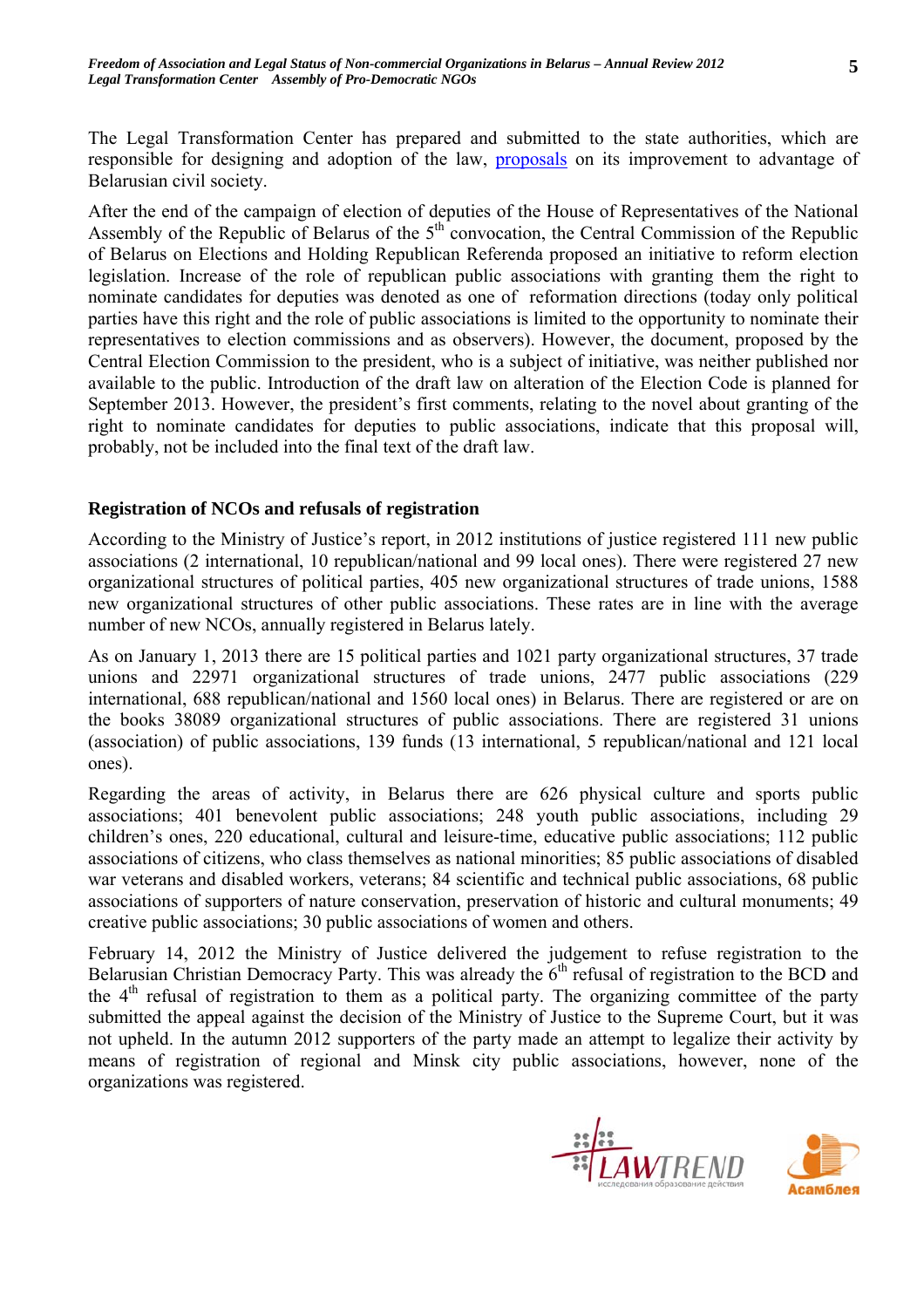November 29, 2012 the Supreme Court of the Republic of Belarus as an appeal instance left the decision to refuse registration to the BPF Party Hrodna regional organization, which has been unsuccessfully attempting to be registered for the last several years, without changes. The court didn't consider the arguments of the appeal against refusal of registration, such as the facts that the registering body hadn't had legal causes for refusal of registration, all the documents submitted for registration had met the requirements of the legislation, and submission of the requested by the registering body additional information (including translation of the lists of the governing body and places of employment of the organization members into Russian) had been extralegal.

In the summer 2012 the Belarusian Communist Party of Labour got the  $4<sup>th</sup>$  refusal of registration from the Ministry of Justice. Later the organization lodged the appeal against the decision of the registering body, but September 2012 the Supreme Court recognized the decision on refusal of registration to the party as justified. New political parties haven't been registered since 2000, despite annual attempts to be registered.

The practice of refusal of registration is still actively used in respect of public associations. In addition, the alarming trend is the fact that a public association's intention to go in for educational activity is introduced into practice as the reason for refusal of registration, as it is treated as a breach of the Code of the Republic of Belarus on Education (came into force September 1, 2011). Such a reason for refusal was used in the case of the Public Association "Land Association of Litvins", which in 2012 faced refusal of registration for the third time. According to the statute of the organization, which is being created, there has been planned to hold trainings as one of the methods of activity. In the registering body's opinion, all trainings relate to educational programs and can be conducted only by educational institutions. Such a stance was confirmed by the Supreme Court's decision on the Public Association "Land Association of Litvins" appeal against the decision to refuse registration to it. Thereby, there is a threat of delegalization of educational activity for not only newly-created NCOs, but also for hundreds of already existing NCOs, which set educational tasks for themselves.

August 17, 2012 the Ministry of Justice decided to refuse registration to the International Creative Public Association "KinoMost" because of violations of the requirements for establishment of an international public association and breach of the procedural order of execution of the documents, which provide evidence of existence of the legal address of the organization, which is being established.

In Belarus the legislation establishes the most favourable regime for registration of such organizational and legal forms of NCOs as institutions, associations and consumers' cooperative societies, which are registered due to application principle (registering bodies register organizations on the basis of the submitted documents against the legislation-established list without checking their content). However, before submission of the documents for registration, founders should have the designation of the stated organization approved. At the end of 2010 the practice of selective concurrence of the designations of institutions was launched (in some cases founders got refusals of approval of more than 40 proposed designations), the practice continued in 2012. In particular, the Minsk City Executive Committee decided to refuse to approve the designation of the Educational Institution "Right to Convictions", because this designation contains features of a public association (it means of another organizational legal form of NCO), and the usage of the proposed designation contradicts public interests and principles of humanness and morale. April 2012 the founder of the institution attempted to appeal against the registering body's refusal to approve the designation. However, in court's opinion, appeals against refusals to approve a designation could be lodged only to the Ministry of Justice, and the



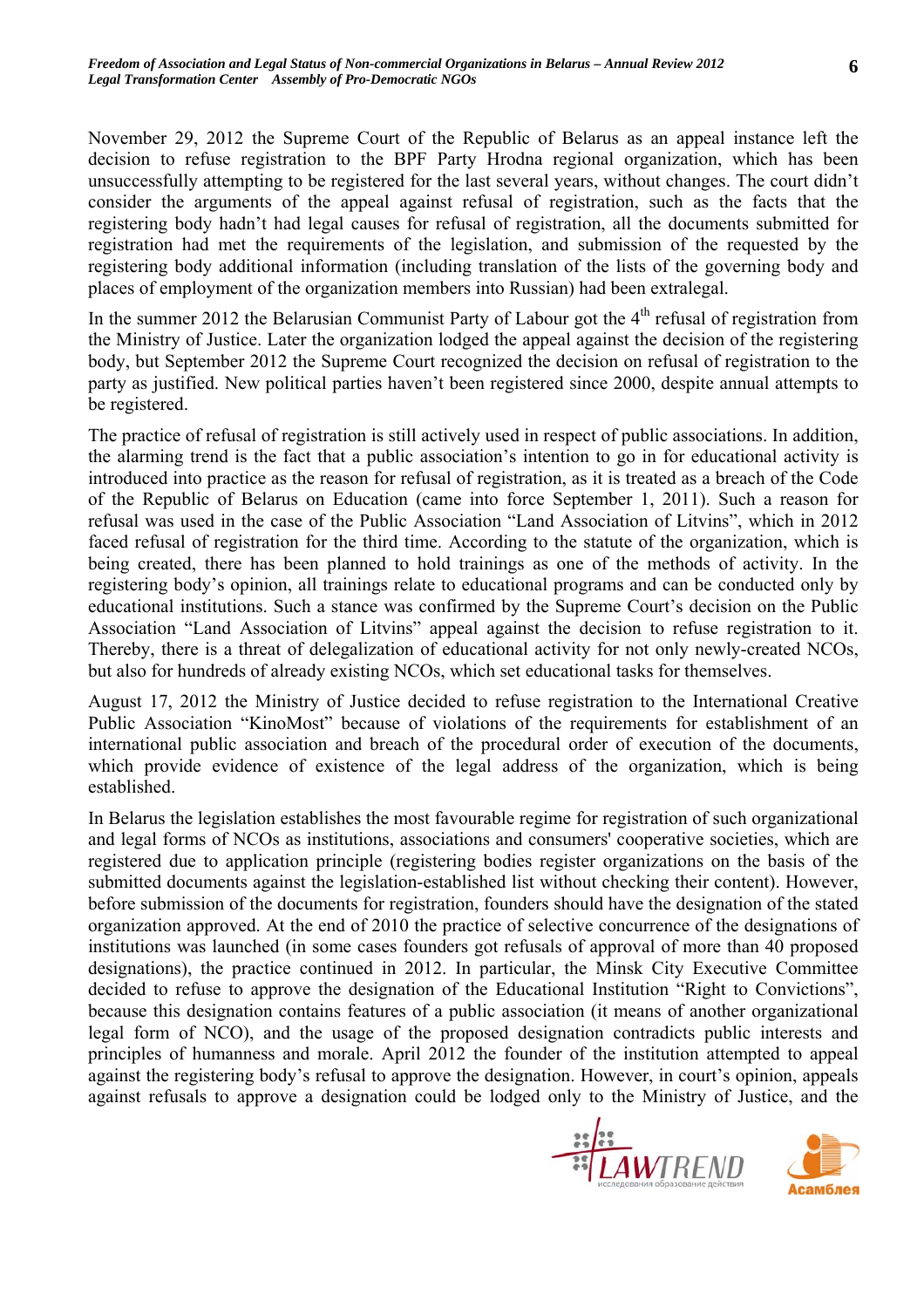decision couldn't be disputed in court (consequently, in case of obstacles in establishment of an institution at the stage of concurrence of a designation, a founder can't lodge an appeal against this wrong act of a registering body to court). The Educational Institution "Shegomedconsult" managed to have its designation approved and to be registered, after lodging appeals against numerous refusals to approve the designation to the Ministry of Justice.

In practice, an individual, who wants to register an institution, is discriminated, while endorsing a designation, in comparison with commercial organizations. When a commercial organization is established, its name is approved at the moment of submission of an application, while approval of an institutional designation takes place much later, it can take even 2 weeks.

One of the toughest conflicts regarding exercise of the right to freedom of association became an attempt to establish a primary organizational structure of the Belarusian Independent Trade Union at the mining enterprise "Granit" in Mikashevichi town. At the end of December 2011 more than 200 workers of "Granit" withdrew from the organization of the controlled by the state Federation of Trade Unions of Belarus, functioning on the enterprise, and claimed that they were going to establish an organizational structure of the Belarusian Independent Trade Union. In order to be registered as a primary trade union organization, they needed to get a legal address, however, the enterprise administration not only refused to provide accommodation to them, but also dismissed the leaders of the trade union organization (later court recognized these dismissals as legitimate).

Mikhail Kavalkou, the chairman of the trade union organization of the Belarus Free Trade Union on the Bobruisk Plant of Tractor Parts and Units, claimed about pressure on him from the enterprise administration side. In particular, on the initiative of the employer, the action on early termination of the agreement on free usage of the provided premises was submitted to court, which can result into liquidation of the trade union organization.

## **Responsibility for activity of unregistered organizations**

In 2012 the practice of rendition of warnings about possible criminal responsibility under the Article  $193<sup>1</sup>$  of the Criminal Code "Illegal organization of activity of a public association, religious organization or fund or participation in their activity". Members of unregistered religious communities were main targets of such warnings, and warnings were issued both by prosecutor's office and the KGB. Appeals against such warnings in court were not successful.

In particular, November 18, 2012 the KGB warned Aliaksej Tiulkou, a member of the Belarusian Christian Democracy Party from Osipovichi town, about possible criminal responsibility under the Article  $193<sup>1</sup>$  of the Criminal Code. October 22, 2012 Aleh Aksionau, an activist of the same party, was warned about possible criminal responsibility for activity within the framework of the unregistered party, as well put on preventive register in the KGB. Appeals against the actions of the local KGB in higher instances and in court were not successful.

May 16, 2012 the Minsk city department of the Investigative Committee reported about institution of a criminal action under Part 2 of Article 193 of the Criminal Code (organization or guidance of a public association, religious organization, which infringes on personality, rights or duties of citizens) against Aleh Karpovich. "Investigation has established that in 2010 Mr. Karpovich founded and headed a public association, called by him "Autonomous National Bolsheviks" (ANB), whose activity was conjugated with violence against citizens, infliction of bodily injuries to them, open theft of their



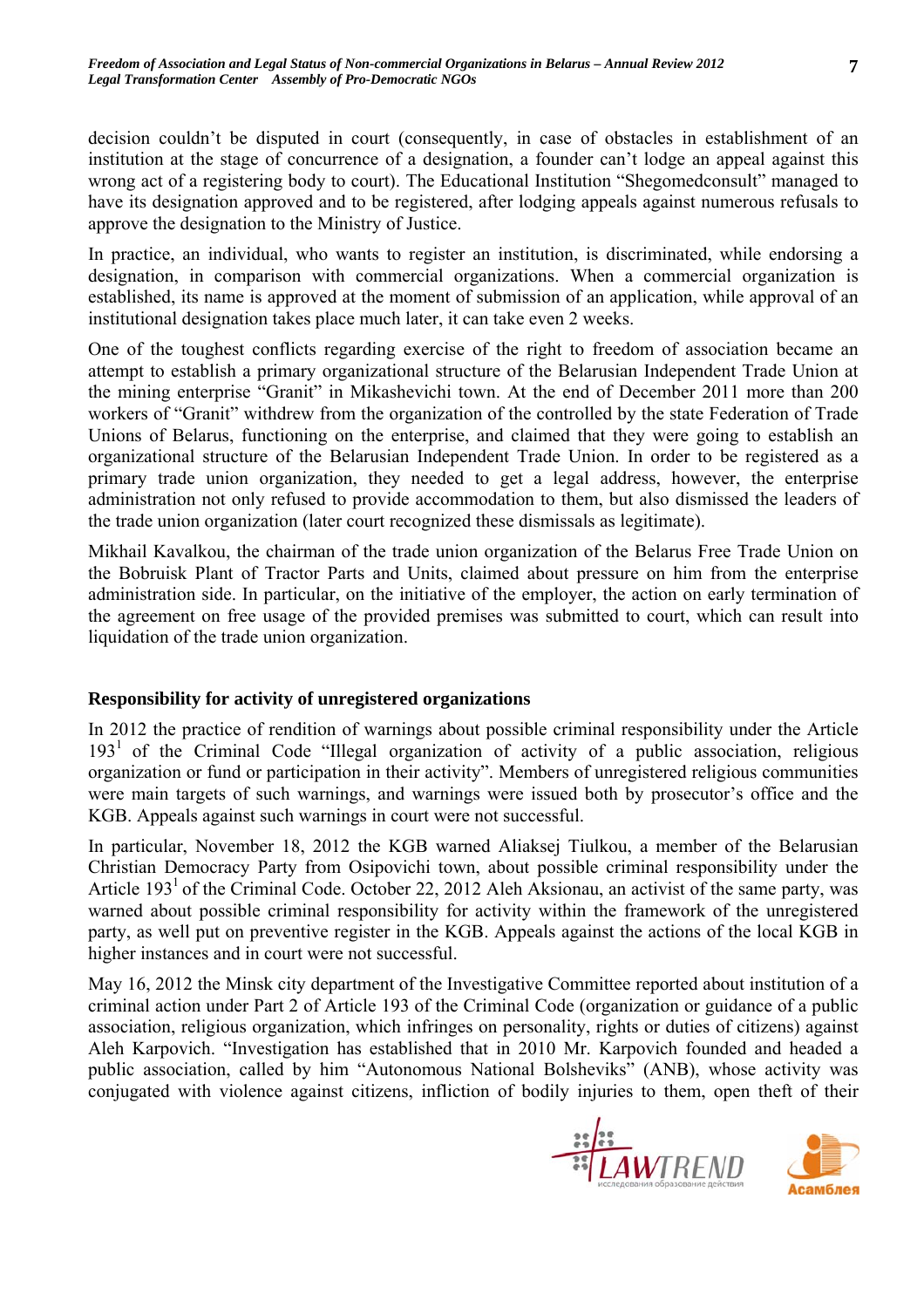private belongings and money. State registration of the "ANB" in accordance with the established procedure was not held. Starting from the moment of establishment of the organization till February of the current year, the suspect was carrying out organizational and executive functions, ruling over the activity of the "ANB" members on the territory of the capital and other regions, using Internet resources, as well as by means of private meetings, talks and gatherings of the members of the association. He organized a range of actions, at which he together with followers did compulsive actions against representatives of youth sub-cultures, informal movements and sexual minorities, other citizens," – said Mr. A. Herasimau, a representative of the Investigative Committee. Later Mr. Karpovich, on the basis of all the committed crimes (including acts, specified in Part 2 of Article 193), was sentenced to 3 years of deprivation of liberty. This case was the second occurrence of the institution of a criminal action under the Article 193 of the Criminal Code and the first case of conviction of a person under this Article (as opposed to Article  $193<sup>1</sup>$ , corpus delicti under Article 193 stipulates responsibility for only those actions within a public association, which are conjugated with violence or other infringes on rights, freedoms and legitimate interests of citizens).

A new method of pressure on unregistered organizations was used in Baranavichi town in respect of Mikalai Charnavus, the leader of the public association of Ukrainians "Kobzar", which is being established and which was refused registration in 2011. February 10, 2012 the Baranavichi Town Court found him guilty of commitment of breach of law under Article 23.39 of the Code of Administrative Violations "Arbitrariness". The court recognized as a breach of law the fact that Mikalai Charnavus signed his applications to the Town Executive Committee for allocation of the premises to the Ukrainian diaspora for registration of the public association "Kobzar" as the chairman of the organization (he had been elected the chairman at the constituent assembly). However, later the decision of the court of first instance was annulled by the Brest Regional Court for the reason of procedural infringements.

## **Letters of caution, liquidation and suspension of the activity of NCOs**

In 2012 the Minsk City Court examined the case on liquidation of the Youth Public Association "Focus-Group" (the statement of claim on liquidation was submitted by the Department of Justice of the Minsk City Executive Committee, which had been the registering body). However, the Minsk City Court granted a two-months respite of liquidation of the association for removal of law violations. As a result of non-fulfilment of the actions, stated in the decision on respite of liquidation, the organization was liquidated.

May 16, 2012 the Supreme Court left the Ministry of Justice's decision on the issue of warning to the public association "Christian Business Initiative". This public association is headed by Georgiy Dmitruk, the co-chairman of the Belarusian Christian Democracy party, which is being established. One of the reasons for the warning was the fact that the letterhead of the organization doesn't meet official standards of record keeping; another reason was the organization's failure to provide annual report on its activity in 2011.

October 9, 2012 the Minsk City Commercial Court delivered the judgement on liquidation of the Informational and Educational Institution "Platform", which dealt with protection of prisoners' rights and monitoring of the penitentiary system. Tax inspectorate asked to liquidate the organization, because it had violated the date of submission of the tax report and hadn't reported about the change of its seat. However, Andrei Bandarenka, the director of the "Platform", insisted that such claims were



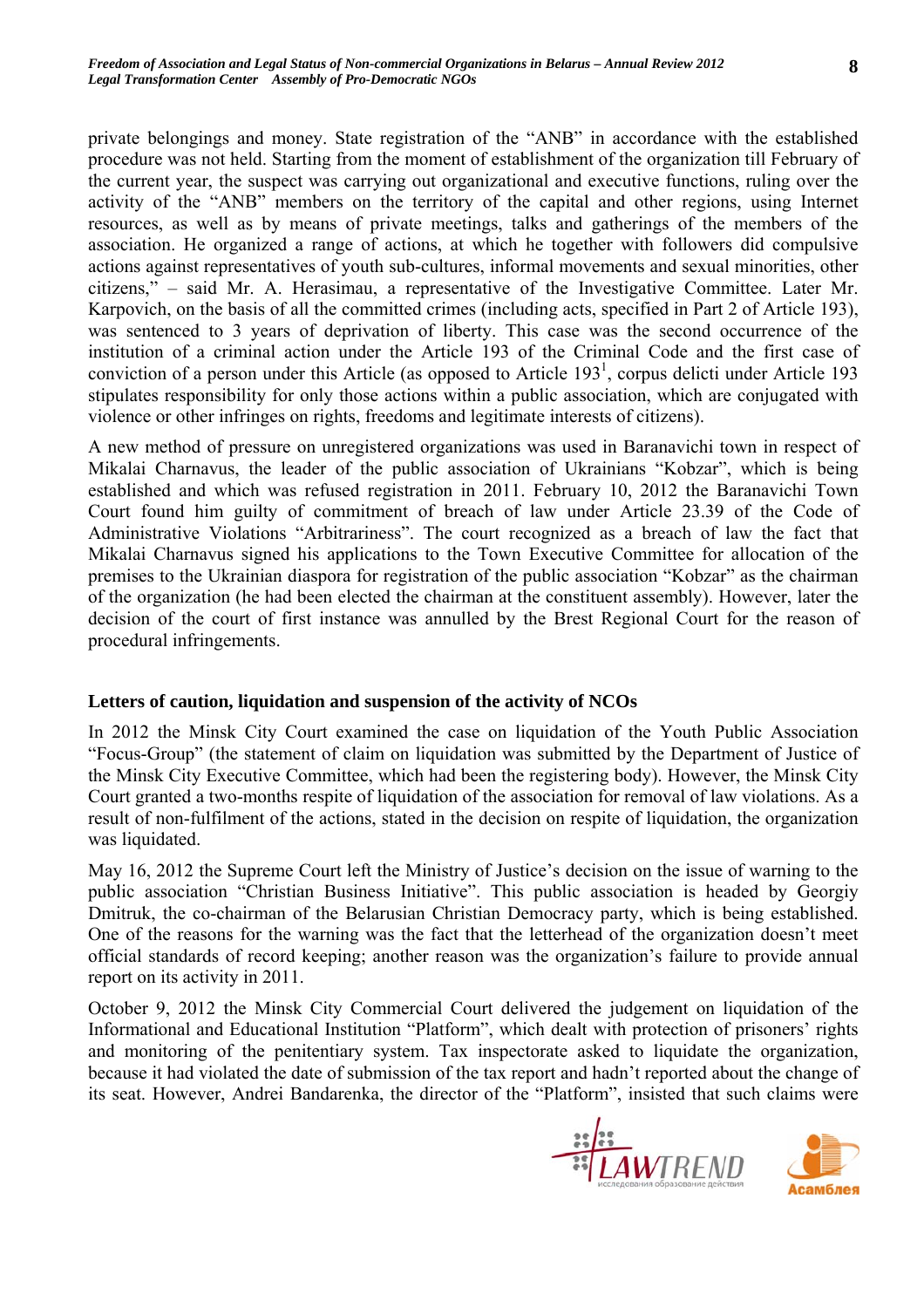groundless, because, for example, tax declarations had been submitted on time, but they had been "lost" in the tax inspectorate. State organs paid special attention to the organization over a period of June – September 2012. June 21, 2012 Andrei Bandarenka, the director of the organization, was summoned to the Minsk City Prosecutor's Office, where he was issued a warning for impeachment of the Republic of Belarus (Article  $369<sup>1</sup>$  of the Criminal Code). The reason for such a warning was the organization's appeal to the International Ice Hockey Federation with the call not to hold the Ice Hockey World Championship 2014 on the territory of the Republic of Belarus, until all political prisoners are released and repressions against civil society activists are stopped. In July 2012 the organization was brought to administrative responsibility supposedly for late submission of the declaration on profit tax (according to the legislation, non-commercial organizations are not obliged to submit declarations on profit tax due to the absence of the taxation object). In August, 2012 the organization got a fine for failure to report about change of its seat to the tax organ (leaders of the organization insisted that the organization hadn't changed its seat and was situated at the old address). November 13, 2012 the Minsk City Commercial Court examined the appeal against the decision to liquidate the Informational and Educational Institution "Platform" and because of the absence of the organization representatives left it unsatisfied. Activists of the liquidated NCO plan to continue its program activity within the framework of the already registered new institution "Platform Innovation".

December 2012 the Supreme Court at the action of the Ministry of Justice delivered the judgement to suspend the activity of the Republican Public Association "Free Will" for a term of 2 months. The court considered usage of unregistered symbols (picture on an envelope), drawbacks in the design of letter forms and other similar violations as reasons for the suspension of activity.

#### **Obstructions of NCO activity**

In the course of February, 2012 the state media conducted a propaganda campaign against independent NCOs and their leaders. Besides materials against Ales Bialiatski, the leader of the Human Right Center "Viasna", the authorities chose the Belarusian Association of Journalists and its leader Janna Litvina as attack targets.

Repudiations of lease contracts on the eve of events, held by non-commercial organizations, for the purpose of their disruption has become a practice in the Republic of Belarus for the last several years.

In a period under review there were rejections to demise premises for holding of several events, initiated by non-commercial organizations and civil activists, both in Minsk and in regional towns. May, 2012, on the eve of the event, the Minsk International Educational Center named after Johannes Rau, one of whose co-founders is the Minsk City Executive Committee, refused to demise its premises for holding of the Congress of Non-Governmental Organizations, organized by the Assembly of Pro-Democratic NGOs of Belarus. As a result, the Assembly had to postpone the Congress and held it June 16-17 in other premises.

May 20, 2012 the Republican Human Rights and Educational Public Association "Movement "For Freedom" celebrated the  $5<sup>th</sup>$  anniversary of its establishment. It was planned to hold a special meeting on weekend on the territory of a recreation center near Minsk. However, 3 days before the event, administration of the recreation center dissolved the contract unilaterally.

June 25, 2012 the director of the Open Cultural Platform "Art-Siadziba" received a letter on anticipatory repudiation of the lease contract from the owner of the premises. On the initiative of the



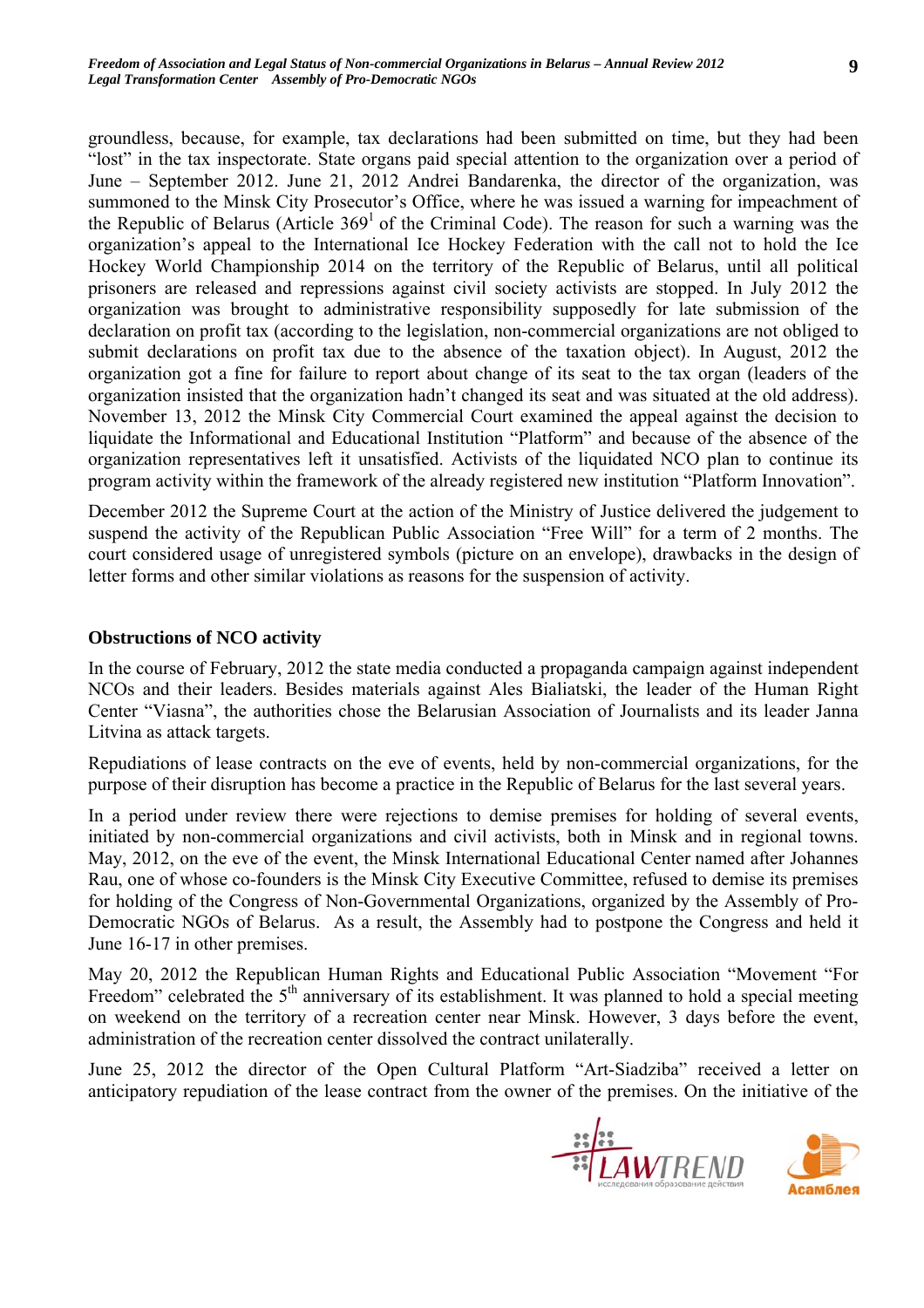lessor, the organization had to leave the premises in the building of the "Horizont" plant. At the end of September, 2012 the organization announced that it had managed to sign the lease contract of new premises. However, September 27, the day before the opening of the new office, on the initiative of the Ministry of Emergency Situations, the premises were placed under a seal and the lessor initiated repudiation of the already signed lease contract. December 6, 2012 similar repudiation of the lease contract happened again on the eve of the opening of "Art-Siadziba" new premises.

Nevertheless, May 18, 2012 the Belarusian Association of Journalists managed to hold its Congress. March 18, 2012 the Congress of the Belarusian Social-Democratic Party (Hramada) took place. March 31, 2012 the United Civil Party held its Congress.

Apprehensions, that the Belarusian Slavic Committee would be evicted from its office, were not realized. The organization's office in Minsk was placed under a seal by the Minsk City Commercial Court, but later the claims were withdrawn and the eviction was suspended. January 2012 the Ministry of Justice registered new legal addresses of the BPF Party and the public association BPF "Revival", which are Charnysheuskaga street 3. March 2012 the Main Department of Justice of the Minsk City Executive Committee registered the change of seats of Minsk city structures of these associations. July 26, 2011 the BPF Party was officially evicted from its central office on Masherava pr. 8, which it had been renting since 1992. The initiator of the eviction was the Housing Repair and Maintenance Association of the Savetski district of Minsk, which explained its reluctance to prolong the lease by the necessity to further use the premises "for its own needs".

June 27, 2012 the investigation officer and 3 representatives of riot squad came to the office, rented by the unrecognized by authorities Union of Poles, with a search warrant. It was stated in the warrant that in the office there could be literature, which contains anti-state calls. The mentioned premises are officially rented by Andjei Pochobut, the chairman of the Council of the Union of Poles of Belarus, who at that time was in investigative isolation ward on a charge of "libeling the President of Belarus". The materials, posted by the journalist in his blog, figured in the case as materials of charge. February 8, 2012 militiamen in masks knocked out the windows and broke in the house, where for many years, on Wednesdays, meetings of the unregistered "Litvin Club" had been held. 32 participants of the event were detained, 2 of them were under-age, and conveyed to the Minsk Maskouski District Department of Interior Affairs.

Pressure on the Human Rights Center "Viasna" continued, whose leader Ales Bialiatski is imprisoned by the court's sentence for nonpayment of taxes from the amounts, which were received as donations for human rights activity and assistance to the victims of political repressions. In 2012 the inventory of property was held in the office of organization, which is Ales Bialiatski's private property and is subject to confiscation due to the court's decision. Despite the fact the imprisonment of Ales Bialiatski is a subject of tough criticism from the side of human rights community, the authorities confiscated the office of the Human Rights Center "Viasna", which was covered by the criminal sentence on confiscation of the condemned human rights activist's property. Law enforcement officers placed the office of the organization under a seal.

April 2012 Ales Bialiatski, the leader of the Human Rights Center "Viasna", got refusal to honour his supervisory complaint. March 29, 2012 the Minsk Pershamaiski District Court, under the civil action of the Pershamaiski District Tax Inspectorate , additionally charged Ales Bialiatski with 140 000 000 roubles of fine for late payment of indebtedness. However, the paid off in January amount due to the sentence was inflation-indexed and as a result was more than doubled. Neither Ales Bialiatski's



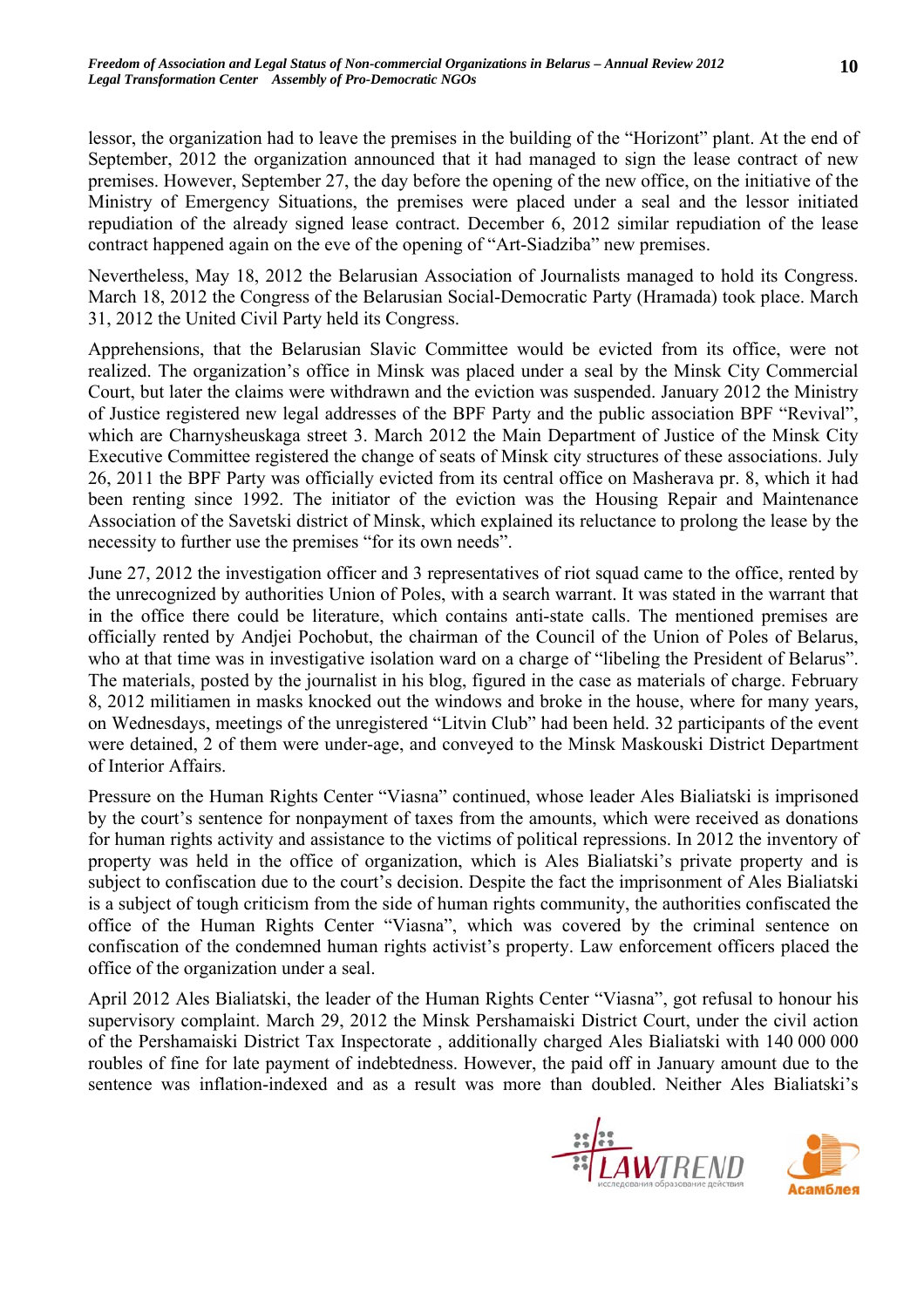collegues, nor his family knew anything about this lawsuit. Neither the advocate, nor Ales Bialiatski himself were present at the examination of the civil case in court.

In the period of parliamentary elections there were cases of seizure of the printed materials, prepared by initiatives "Human Rights Activists For Free Elections" and "For Fair Elections", as well as detentions of observers and arrests of agitators for boycott of elections. August 30-31, 2012 activists, administrators of the social networks communities "We are sick of this Lukashenko", "Lyapis Trubetskoi – Free Concert in Minsk" were detained. They were Raman Pratasevich, Andrei Tkachou, Aleh Shmaruk and others, some of their flats were searched. September 6, 2012 flats of 4 anarchists were searched in Brest. The reason for searches was an explosive device model, which had been found already on February 8, 2012. The searches resulted in seizure of system units and portable memory carriers, as well as summons to the KGB for examination.

In the period under review a positive fact was cancellation of the punitive sanction against the Institution "Mahileu Youth Center" for failure to submit the tax declaration. The head of the Institution "Mahileu Youth Center" was brought to administrative responsibility for failure to submit the tax declaration in violation of the Article 63 of the Tax Code of the Republic of Belarus, which stipulates that tax declarations are to be submitted by taxpayers, if there are objects of taxation. The organization appealed against the lawless financial claims of the tax inspectorate, and its appeal was honoured.

The practice of state target support of public associations, established on the initiative of the state and supporting the current political regime, continues in Belarus. This practice is of a pronounced discriminative character against the absolute majority of NCOs, which are deprived of the opportunity on equal terms to purport for receiving financing within the framework of open tenders. In particular, the Public Association "Belarusian Republican Union of Youth" ("BRSM") enjoys unprecedented financial and other types of support from the authorities, and the support is provided on uncompetitive basis. The Decree of the President of the Republic of Belarus of December 17, 2012 №559 "On some issues of state support of the Public Association "Belarusian Republican Union of Youth" stipulated, that members of the Public Association "Belarusian Republican Union of Youth", who are elected to its governing bodies, are included into the boards of the Ministry of Information, the Ministry of Culture, the Ministry of Education, the Ministry of Agriculture and Food, the Ministry of Sport and Tourism, the Ministry of Labour and Social Security. The decree also stipulates financing of the expenses of the public association in 2013, including everyday maintenance of the territorial committees of the PA "BRSM" at the expense of respective local budgets (earlier financing was at the expense of the republican budget of Belarus). It is significant, that as earlier certain provisions of the decree regarding financing are not subjects to publication and are restricted.

## **Limitations of opportunities for international contacts**

In 2012 Belarusian authorities initiated introduction of bans on exits from the territory of Belarus for opposition politicians and civil society actors. In particular, the chairman of the Belarusian Helsinki Committee Aleh Hulak, the chairwoman of the Belarusian Association of Journalists Janna Litvina, deputy chairman of the liquidated in 2003, but continuing its activity Human Rights Center "Viasna" Valiantsin Stefanovich, the head of the human rights organization "Platform" Andrei Bandarenka were banned to leave the territory of the country. July 12, 2012 Viktar Karniaenka, one of the coordinators of interior election observation, was banned to go abroad; he headed for Vienna to participate in the conference on the issues of election legislation (later it turned out that the reason for refusal of exit